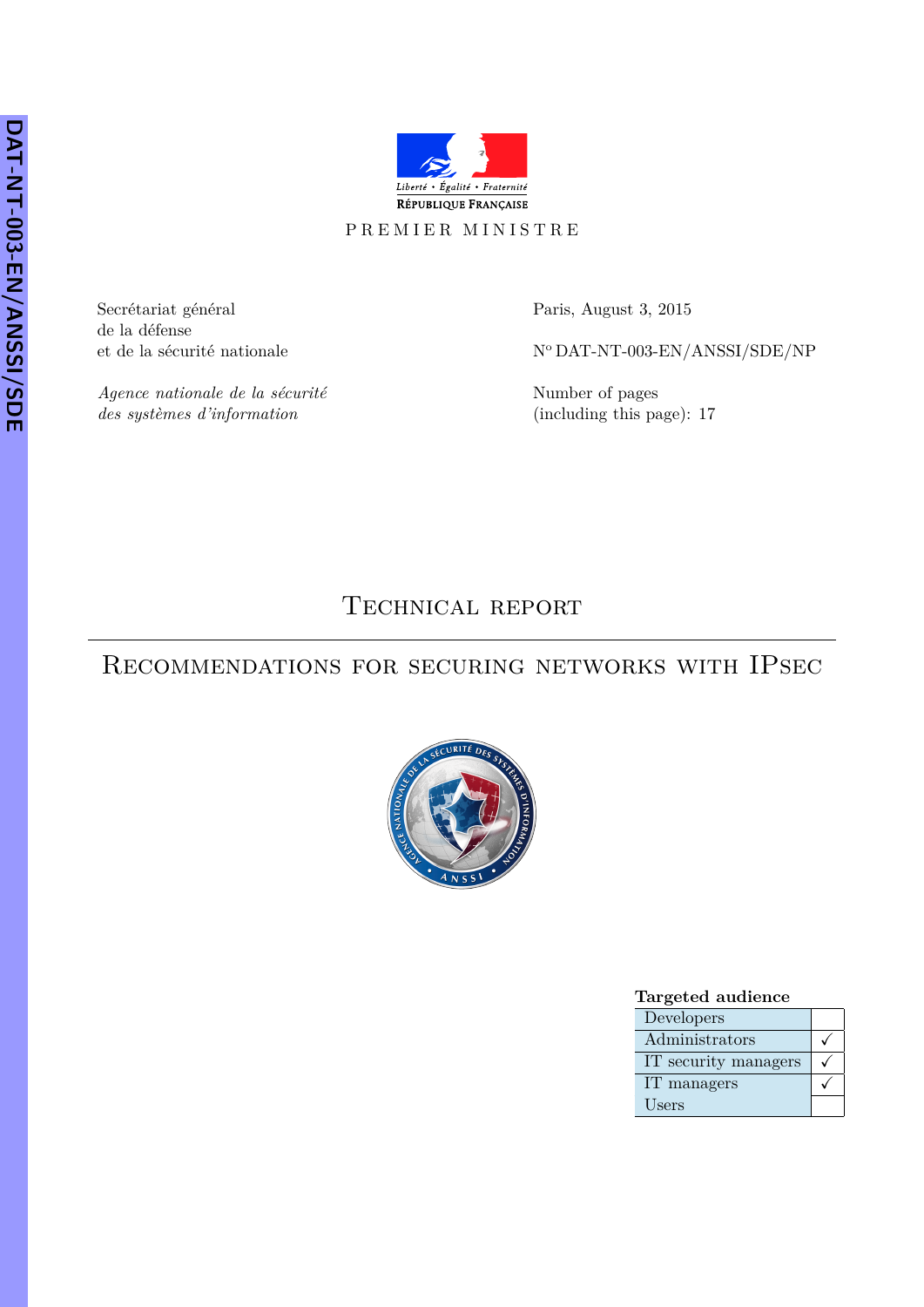## **Disclaimer**

This document, written by the ANSSI, presents the **"Recommendations for securing networks with IPsec"**. It is freely available at [www.ssi.gouv.fr/ipsec](http://www.ssi.gouv.fr/ipsec). It is an original creation from the ANSSI and it is placed under the "Open Licence" published by the Etalab mission (<www.etalab.gouv.fr>). Consequently, its diffusion is unlimited and unrestricted.

This document is a courtesy translation of the initial French document **"Recommandations de sécurité relatives à IPsec pour la protection des flux réseau"**, available at [www.ssi.gouv.fr/ipsec](http://www.ssi.gouv.fr/ipsec). In case of conflicts between these two documents, the latter is considered as the only reference.

These recommendations are provided as is and are related to threats known at the publication time. Considering the information systems diversity, the ANSSI cannot guarantee direct application of these recommendations on targeted information systems. Applying the following recommendations shall be, at first, validated by IT administrators and/or IT security managers.

## **Document contributors**

| Contributors   | Written by | Approved by | $\mathbf{Date}^{\prime}$ |
|----------------|------------|-------------|--------------------------|
| $Cisco1$ , DAT | <b>DAT</b> | <b>SDE</b>  | August 3, 2015           |

## **Document changelog**

| Version             | $\Delta$ Date  | Changelog                                      |
|---------------------|----------------|------------------------------------------------|
| $\perp \cdot \perp$ | August 3, 2015 | Translation from the original French document, |
|                     |                | version 1.1                                    |

## **Contact information**

| $\rm Contact$                      | Address                                                                  | Email                     | Phone          |
|------------------------------------|--------------------------------------------------------------------------|---------------------------|----------------|
| Bureau Communication<br>de l'ANSSI | 51 boulevard de La<br>Tour-Maubourg<br>75700 Paris Cedex<br>07 SP FRANCE | communication@ssi.gouv.fr | 01 71 75 84 04 |

1. This document is based on a courtesy translation provided by Cisco Systems Inc.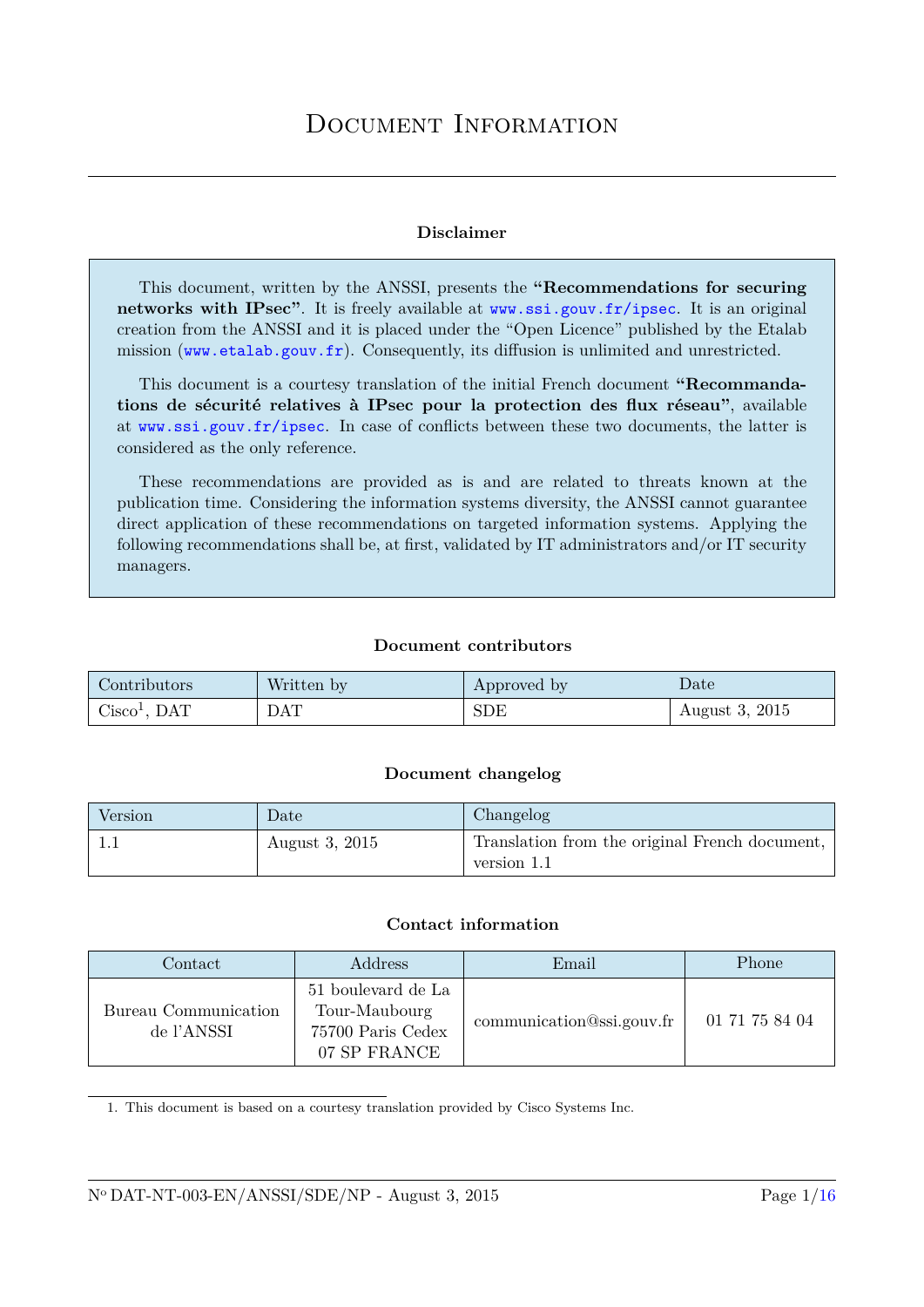| <b>Sontents</b> |
|-----------------|
|-----------------|

| 1              |     | Introduction                                                                                                        | 3                |
|----------------|-----|---------------------------------------------------------------------------------------------------------------------|------------------|
|                |     |                                                                                                                     |                  |
| $\overline{2}$ |     | Overview of IPsec                                                                                                   | 3                |
| 3              |     | Glossary                                                                                                            | $\overline{4}$   |
|                |     |                                                                                                                     |                  |
| 4              |     | IPsec use cases                                                                                                     | $\overline{5}$   |
|                | 4.1 |                                                                                                                     | 5                |
|                | 4.2 |                                                                                                                     | $\overline{5}$   |
|                | 4.3 | Protection against protocol weaknesses or software vulnerabilities                                                  | $\boldsymbol{6}$ |
|                | 4.4 |                                                                                                                     | 7                |
| $\overline{5}$ |     | Comparison with TLS                                                                                                 | 8                |
| 6              |     | How IPsec works                                                                                                     | 9                |
|                | 6.1 |                                                                                                                     | 9                |
|                |     | 6.1.1                                                                                                               | 9                |
|                |     | ESP: confidentiality, integrity, and authentication of IP packets<br>6.1.2                                          | 9                |
|                | 6.2 |                                                                                                                     | 10               |
|                | 6.3 |                                                                                                                     | 12               |
|                | 6.4 |                                                                                                                     | 12               |
|                |     | 6.4.1                                                                                                               | 12               |
|                |     | 6.4.2                                                                                                               | 13               |
|                |     | 6.4.3                                                                                                               | 13               |
|                |     | 6.4.3.1                                                                                                             | 13               |
|                |     | 6.4.3.2<br>SP negotiation $\ldots \ldots \ldots \ldots \ldots \ldots \ldots \ldots \ldots \ldots \ldots$<br>6.4.3.3 | 13<br>14         |
|                | 6.5 |                                                                                                                     | 14               |
|                | 6.6 |                                                                                                                     | 15               |
|                | 6.7 |                                                                                                                     | 15               |
|                |     |                                                                                                                     |                  |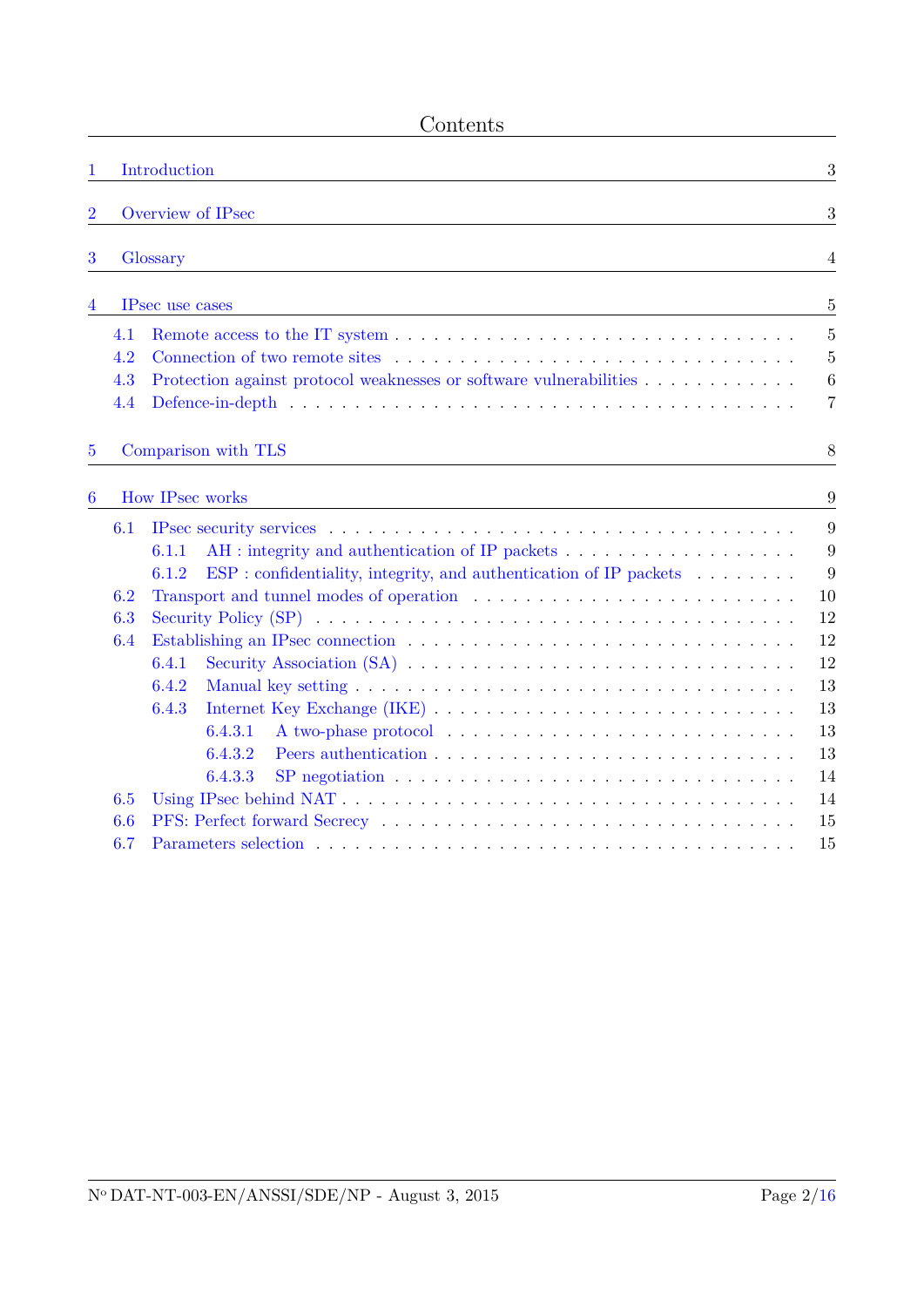## <span id="page-3-0"></span>1 Introduction

Nowadays, IT systems generally adopt a distributed architecture. The different hardware and software building blocks are increasingly interconnected, not only among themselves, but also with remote systems and through the Internet. The rise of cloud computing and outsourcing accelerates this trend.

As these building blocks can be critical to an IT system, the data they exchange can also be highly critical. These streams include a lot of sensitive data (authentication data, confidential business information, industrial control systems commands...). The interception or alteration of such sensitive data by potentially malicious individuals are significant risks in a context where cyber attacks are increasingly numerous and sophisticated. The protection of these sensitive data streams is, therefore, paramount.

However, this issue is not always correctly addressed, and many sensitive network data streams are not as protected as they should be. IPsec is a set of secure communication protocols aiming at protecting network data streams. This technology is field proven, but often poorly mastered, and is still hardly used or poorly employed.

## <span id="page-3-1"></span>2 Overview of IPsec

IPsec encapsulates IP packets to provide data confidentiality, integrity and anti-replay protection at the network layer ("Internet" layer of the TCP/IP stack, "network" layer or layer 3 of the OSI model). IPsec is an IETF standard, defined through RFC 4301 to 4309. Several versions have followed and various additional elements have been defined. An inventory of all the documents defining IPsec and IKE related RFCs is given in RFC 6071.

A very large number of network devices, including routers and firewalls, implement IPsec. Similarly, many computer or smartphone operating systems natively support IPsec, usually allowing IPsec connections between those operating systems and/or equipments.

In many cases, the use of IPsec presents a favourable "costs to (security) benefits" ratio, as this technology is natively supported by most client systems and network equipments, therefore the investment is often limited. It is also a mature, well-understood and highly interoperable protocol. Its implementation can thus be done without excessive burden on network administration teams among different equipments.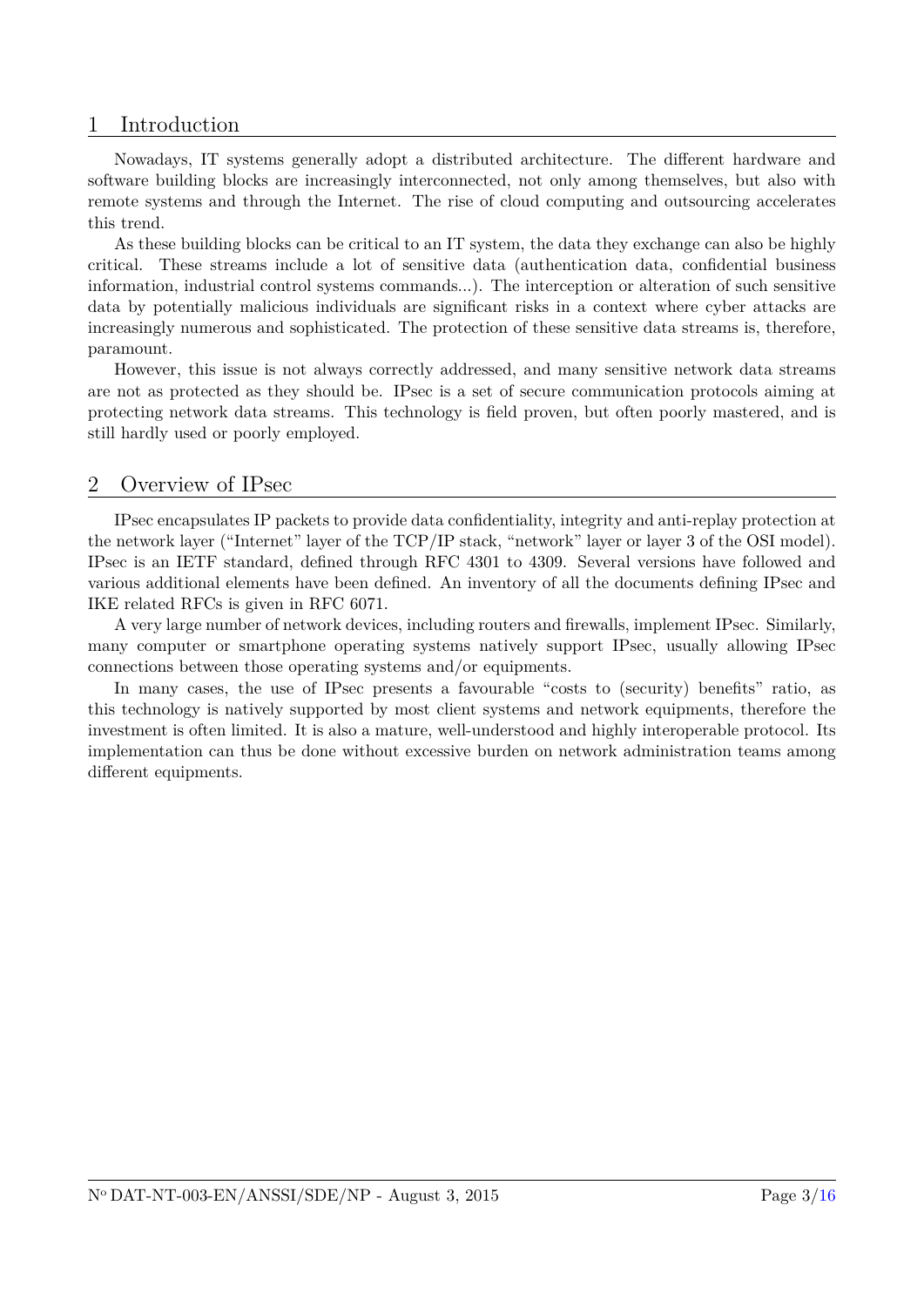## <span id="page-4-0"></span>3 Glossary

**AH** *Authentication Header* : part of the IPsec protocol, see [6.1.1.](#page-9-2)

**ESP** *Encapsulation Security Payload* : part of the IPsec protocol, see [6.1.2.](#page-9-3)

- **IKE** *Internet Key Exchange* : key exchange protocol, see [6.4.3.](#page-13-1)
- **VPN** *Virtual Private Network*.
- **IETF** *Internet Engineering Task Force* : the Internet standards organization.
- **RFC** *Request for comments* : documents from the IETF, such as standardization of protocols.
- **NAT** *Network Address Translation*.
- **TLS** *Transport Layer Security* : security protocol for the application layer.
- **SSL** *Secure Socket Layer* : obsolete version of TLS.
- **SC** *Specialized Connection*.
- **MPLS** *MultiProtocol Label Switching* : network protocol based on label switching, frequently used to provide "IP VPN" services.
- **RGS** *Référentiel général de sécurité* : document available at <www.ssi.gouv.fr/rgs>.
- **MTU** *Maximum Transmission Unit*: maximum packet size that can be sent or received on a network interface.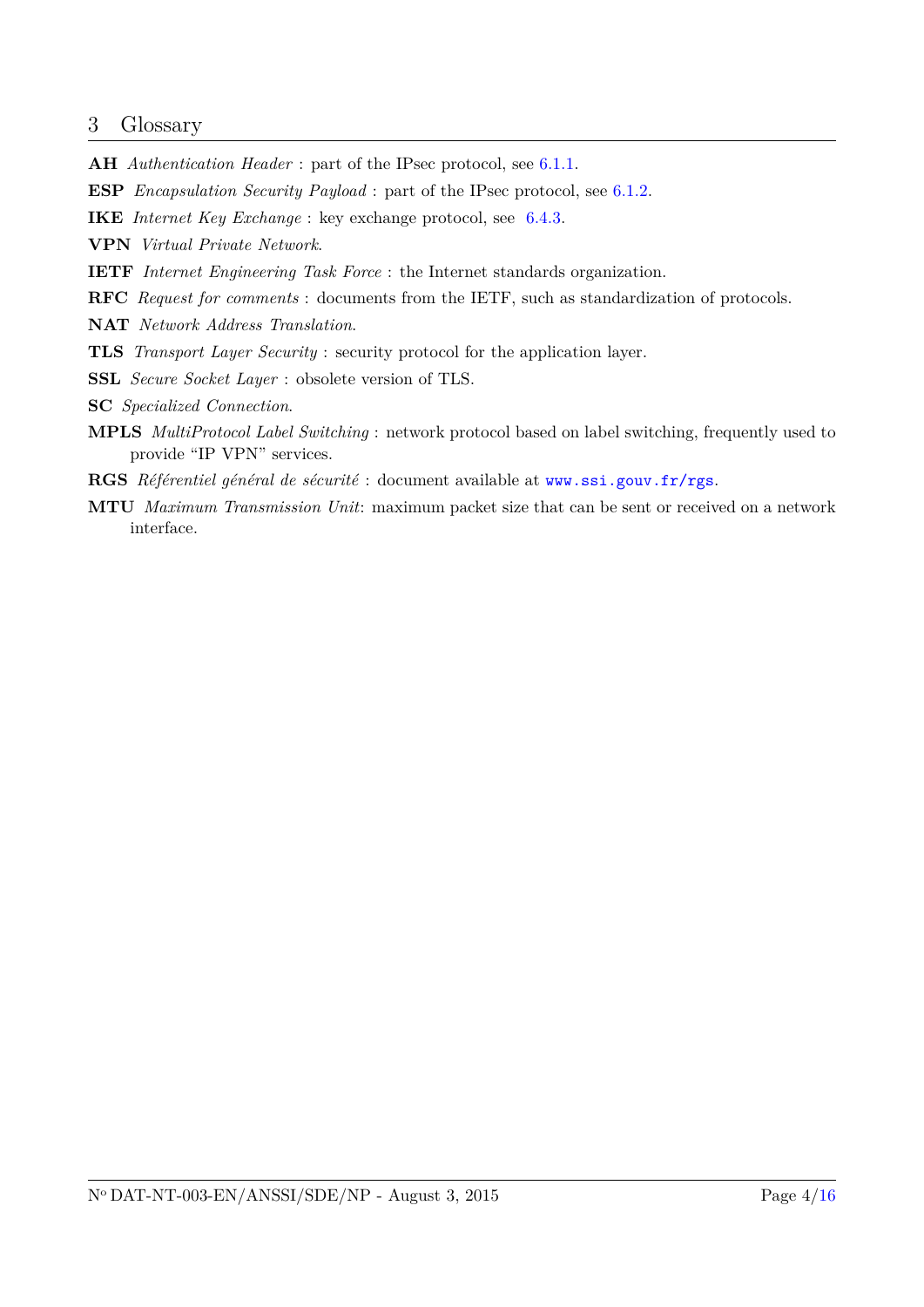## <span id="page-5-0"></span>4 IPsec use cases

IPsec technology is primarily associated with VPN connections, which often rely on a public network such as the Internet. It is nevertheless important to note that this use of IPsec is far from being the only one.

#### <span id="page-5-1"></span>4.1 Remote access to the IT system

Data streams between a mobile unit and its IT system must be protected. IPsec is often used to connect a remote workstation to a private network and is actually well suited for this use. The IPsec tunnel is usually installed between a client computer (a laptop or smartphone, using a VPN software client) and a network security device (a firewall or a VPN box).



Figure 1: IPsec use case  $#1$ : secure remote access

The security provided by the IPsec tunnel is certainly more obvious for applications that do not rely on secure protocols (such as TLS), but the use of IPsec is highly recommended even for applications implementing security in the upper network layers. This is part of a defence-in-depth approach and it also allows to define and maintain a simple remote access policy to the IT system.

IPsec usually confers integrity and confidentiality protection of the data streams after an authentication phase. It complements protocols such as PPTP or L2TP. Its use as a protection layer for remote access to an IT system is thus highly recommended.

#### <span id="page-5-4"></span>**R1** - Trusted IPsec VPN products

Several software or hardware implementations of IPsec VPN were evaluated by the ANSSI and obtained a *security certification* or a *formal security approval*. Whenever a trusted IPsec VPN product is needed, priority shall be given to *formally approved security products* [2](#page-5-3) .

#### <span id="page-5-2"></span>4.2 Connection of two remote sites

IPsec can also be set up to securely connect two remote sites in order to provide a secure connection between two local networks. Malicious activity consisting of accessing the link between these two networks, thus intercepting sensitive information or carrying out man-in-the-middle attacks is efficiently thwarted.

Using IPsec in this scenario, especially when the connection relies on a public network such as the Internet or on a leased link such as SC or MPLS VPN is highly encouraged. In this context, the

<span id="page-5-3"></span><sup>2.</sup> An up-to-date list of such products is available at [www.ssi.gouv.fr/entreprise/qualifications/](www.ssi.gouv.fr/entreprise/qualifications/produits-qualifies-par-lanssi/les-produits/) [produits-qualifies-par-lanssi/les-produits/](www.ssi.gouv.fr/entreprise/qualifications/produits-qualifies-par-lanssi/les-produits/).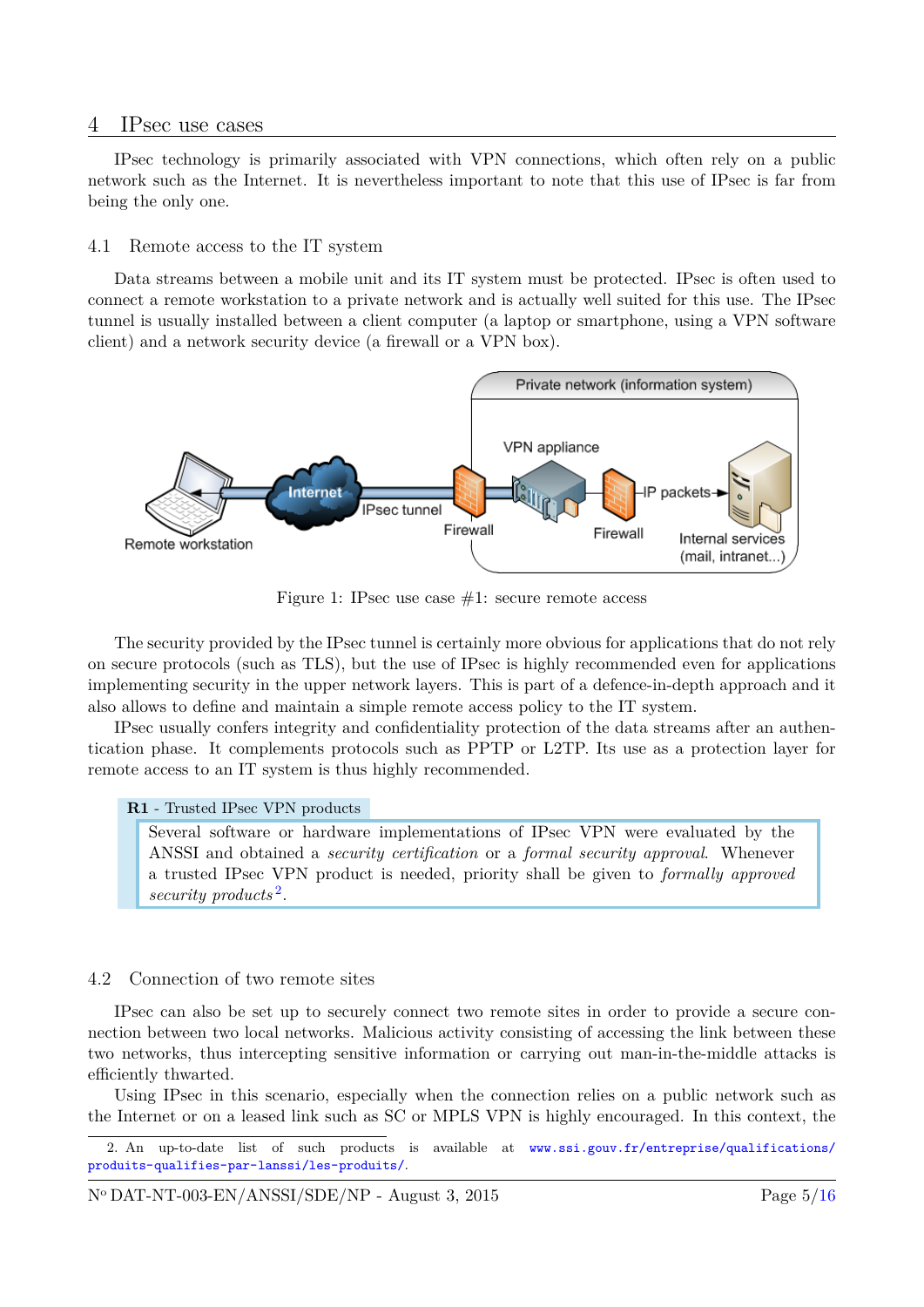IPsec connection is usually configured between two specific IPsec devices or two edge firewalls of the IT systems. Note that recommendation [R1](#page-5-4) also applies to this use case.



Figure 2: IPsec use case  $#2$ : secure connection between two remote sites.

Note: in this example, the IPsec tunnel is created between two edge firewalls.

## <span id="page-6-0"></span>4.3 Protection against protocol weaknesses or software vulnerabilities

It may be necessary to cope with hardware or software components whose confidentiality, authentication or integrity mechanisms are either far from the state of the art or even non-existent and whose network communications are hence poorly protected. Malicious individuals having access to these data streams (because they transit through public networks or inadequately secured connections) could then intercept them or carry out man-in-the-middle attacks. Such scenarios include, but are not limited to the following communications

- between Industrial Control Systems (ICS) using poorly secured protocols;
- between application servers and database management systems;
- between distributed application components using proprietary protocols or poorly secured (or even unsecured) software buses;
- between clients and servers using insecure protocols (FTP, POP3, SMTP, HTTP, RDP, VNC. . . ).

<span id="page-6-1"></span>In many cases, network data streams must be protected by third-party solutions. In these cases, IPsec can be the ideal technology to address some weaknesses of higher level protocols. Its use is thus recommended for encapsulating network streams carrying information deemed sensitive, to provide the required protection. When terminal nodes do not support IPsec, additional network devices may be necessary, as presented in [3](#page-6-1) and [4.](#page-7-1) Note that recommendation [R1](#page-5-4) is still applicable in this scenario and the residual risk lying in the unsecured end lines shall not be ignored.



Figure 3: IPsec use case #3 : access to an ICS with an additional equipment.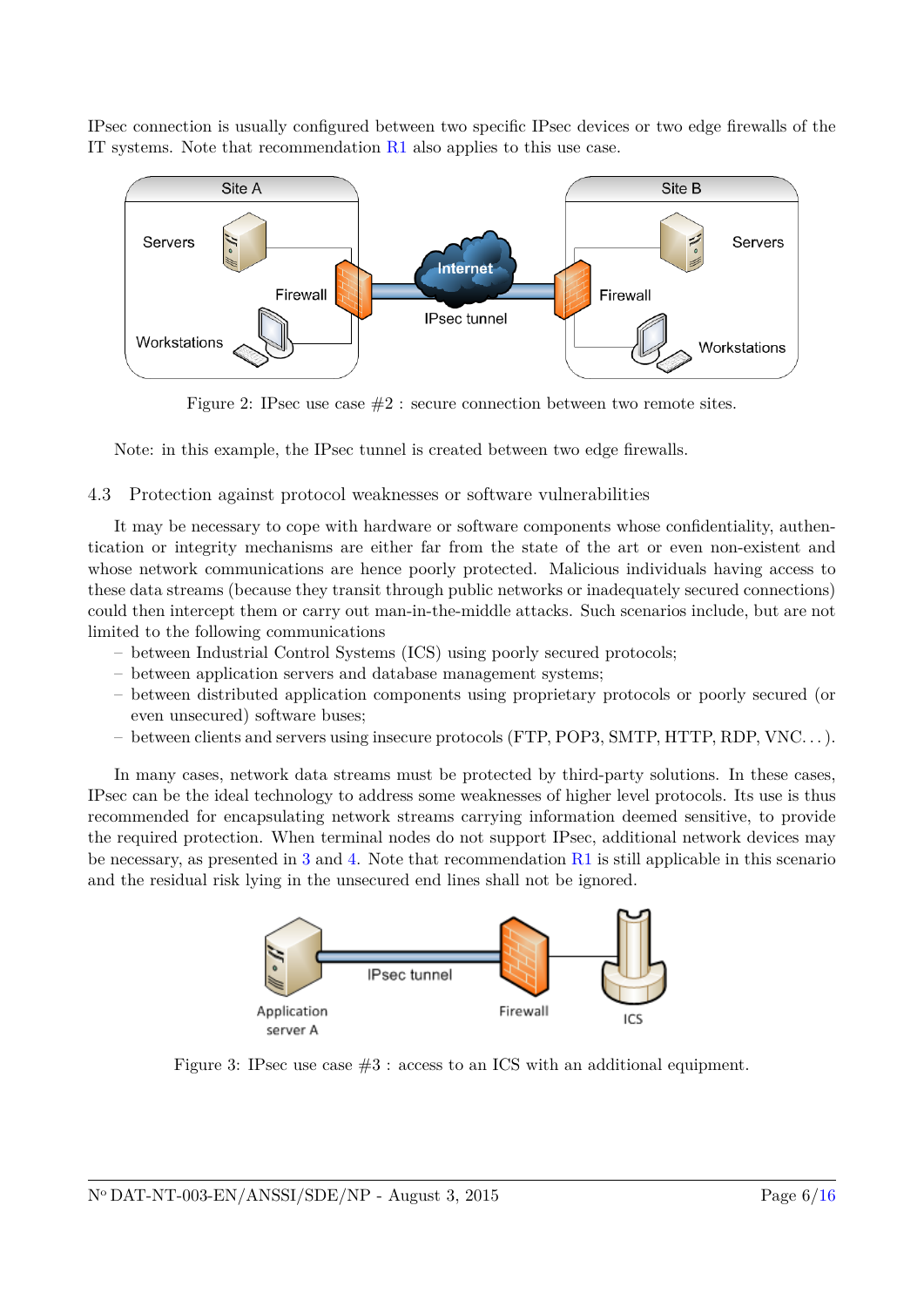<span id="page-7-1"></span>

Figure 4: IPsec use case  $#4$  : access to an ICS system with two additional equipments.



Figure 5: IPsec use case #5 : point to point IPsec access.

## <span id="page-7-0"></span>4.4 Defence-in-depth

As part of in-depth defence, IPsec is an efficient security measure for encapsulating protocols already secured by other mechanisms (or even an existing IPsec tunnel). As previously indicated, IPsec is inexpensive to implement in most cases and it can efficiently enhance the security level of an IT system.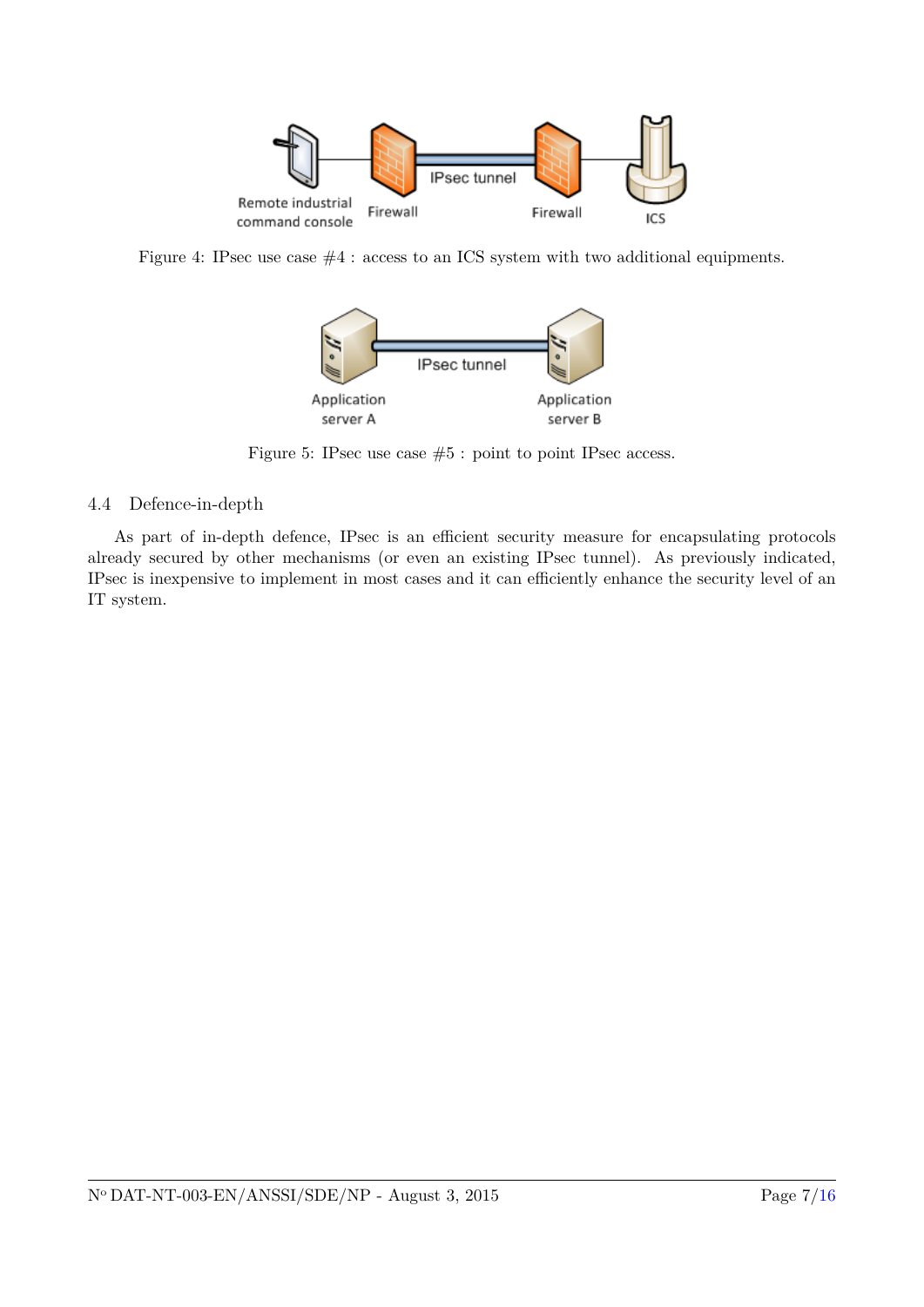## <span id="page-8-0"></span>5 Comparison with TLS

It is not uncommon to see IPsec compared to TLS<sup>[3](#page-8-1)</sup>. These two technologies ensure confidentiality, integrity and authentication of data streams. However, there are several important differences in IPsec favour.

TLS is a higher level protocol than IPsec in the network stack, above the transport layer carried by TCP. TLS is often used to secure higher level protocols : HTTPS is, for example, HTTP secured by TLS. However this protocol competes with IPsec on a specific use case, namely secure remote access, and is known as "SSL VPN". An "SSL VPN" encapsulates a network stream into a TLS session and some "SSL VPN" solutions even rely on a browser to avoid installing a specific "SSL VPN" client on remote equipments.

The primary drawback is that the TLS security-related operations are performed in userland, using a client process. These operations (and the secrets they handle) are thus much more vulnerable to attacks than with IPsec where critical operations take place within the kernel space or in dedicated processes. This assertion is especially true when the VPN client relies on the browser, a software with a considerable attack surface, even from a remote point of view.

Moreover, several cryptographic factors tend to favour IPsec. On the one hand, IPsec allows a wider use of modern algorithms, recommended in many best practices, considering both the coverage by the standard and the availability of software implementations. Furthermore, the use of cryptographic primitives in IPsec is more compliant with the best practices: for example, IPsec is based on the "Encrypt-then-MAC" method, considered safer than the "MAC-then-Encrypt" method employed by TLS.

Finally, "SSL VPN" is a tweak from TLS initial intended use  $<sup>4</sup>$  $<sup>4</sup>$  $<sup>4</sup>$  and it is not ideal. The encapsulation</sup> of packets from the network layer in the application layer leads to an "external" TCP header with no correlation to any "internal" TCP header leading to suboptimal functioning of the network congestion control mechanisms.

### **R2**

In the use cases outlined above, IPsec shall be preferred to TLS

Note: TLS is perfectly suited for securing a particular application protocol such as (but not limited to) HTTPS (HTTP over TLS) or IMAPS (IMAP over TLS). This use is complementary and fully compatible with the use of IPsec.

<span id="page-8-1"></span><sup>3.</sup> The word SSL refers strictly speaking to older and now obsolete versions of the TLS protocol. Nevertheless, many documents refer to SSL to describe TLS to the extent that it eclipses the use of this term.

<span id="page-8-2"></span><sup>4.</sup> TLS is in principle not intended to secure connections between remote sites but rather secure communications between a user and a service. Although the distinction is sometimes weak, it is really a different approach.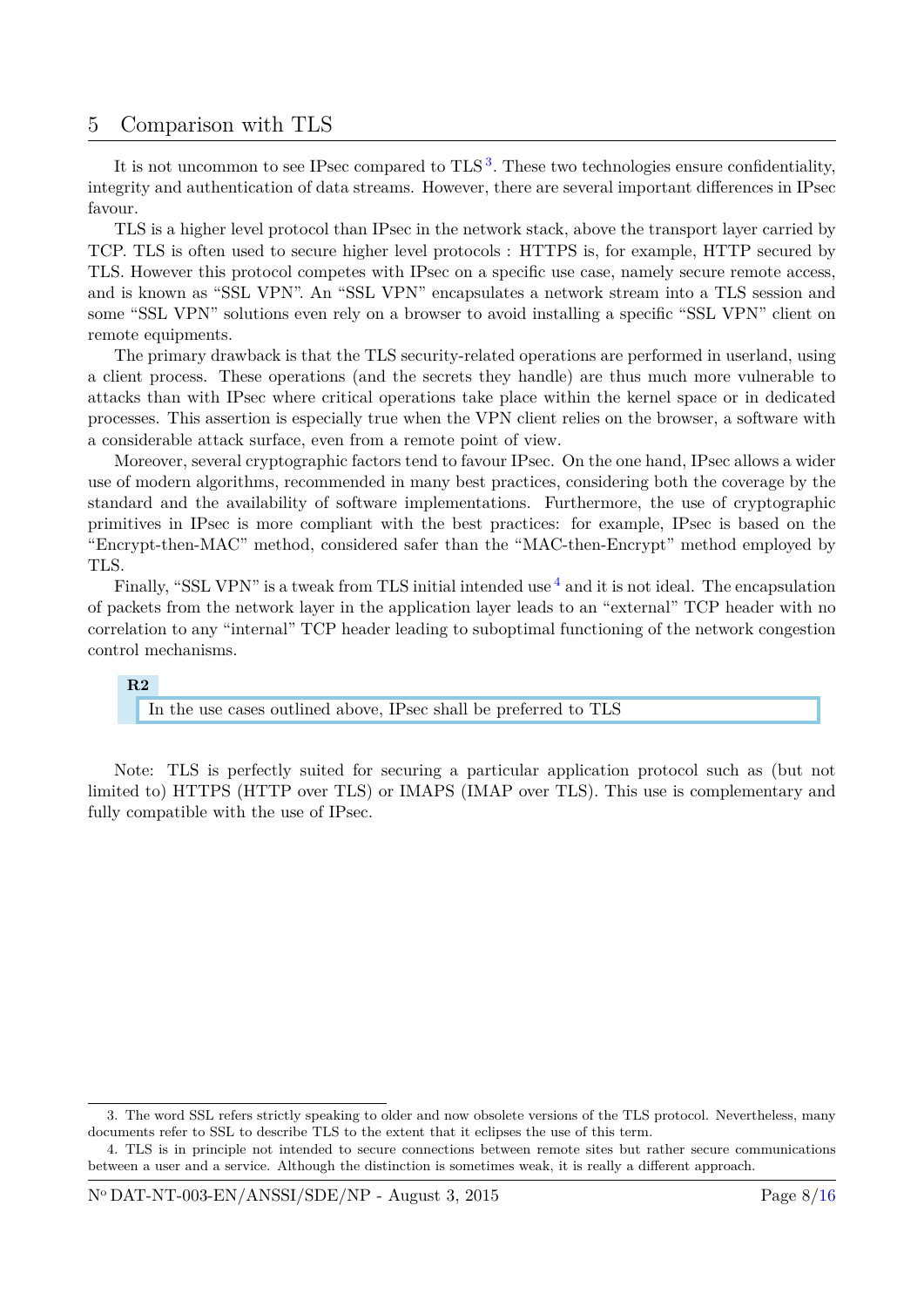### <span id="page-9-0"></span>6 How IPsec works

IPsec, by its complexity, is often partially understood or not well mastered. The configuration choices, including the default ones, are not always appropriate, leading to a level of security lower than expected.

#### <span id="page-9-1"></span>6.1 IPsec security services

Security services provided by IPsec are based on two different protocols that are the core of the IPsec technology:

- AH: "Authentication Header" (protocol #51), standardized by RFC 4302 in its latest version;
- ESP: "Encapsulating Security Payload" (protocol #50), standardized by RFC 4303 in its latest version.

Both protocols can be used independently or, more rarely, in combination.

#### <span id="page-9-2"></span>6.1.1 AH : integrity and authentication of IP packets

The AH protocol, less frequently used than ESP, ensures the integrity of IP packets, and, combined with IKE (see section  $6.4.3$ ), the authentication of the peers. In other words, AH firstly ensures that exchanged packets have not been altered during transit, and secondly guarantees the identity of a packet's sender. It also provides protection against replayed packets.

It's worth noting that AH does not protect the confidentiality of the data exchanged. The data is not encrypted and sent as clear text, or more exactly in the same format as if the link were not protected with IPsec (encryption can be implemented in higher protocol layers, e.g., using TLS).

The integrity check is performed on the whole IP packets including the headers except variable header fields such as DSCP, ECN, TTL fields, "Flags", fragmentation offset, and checksum. In particular, the source and destination addresses are part of the protected data. A modified packet is thus considered corrupted, leading to an incompatibility between AH and the address translation mechanisms.

RFCs defining IPsec consider optional the support of AH by equipment implementing IPsec, while the support of ESP is mandatory. Usually, the AH protocol is considered less secure than ESP and obsolete; its implementation is hardly necessary.

#### **R3**

IPsec shall be used with the ESP protocol. Although AH has no structural vulnerabilities, its use is not recommended.

### <span id="page-9-3"></span>6.1.2 ESP : confidentiality, integrity, and authentication of IP packets

The ESP protocol provides confidentiality and integrity of IP packets and, used with IKE (see section  $(6.4.3)$  $(6.4.3)$ , authentication of the peers. It also provides protection against replay attacks. One can also set up ESP to provide integrity and authentication without encryption, which suits almost all the use cases where AH was used, justifying the withdrawal of the latter.

Some implementations even allow the use of confidentiality without an integrity checking mechanism. This use is also obsolete and shall be avoided. The suppression of the integrity service has no benefit (the integrity computation/check performance cost is hardly significant compared to the encryption/decryption performance cost) and exposes the user to numerous known and realistic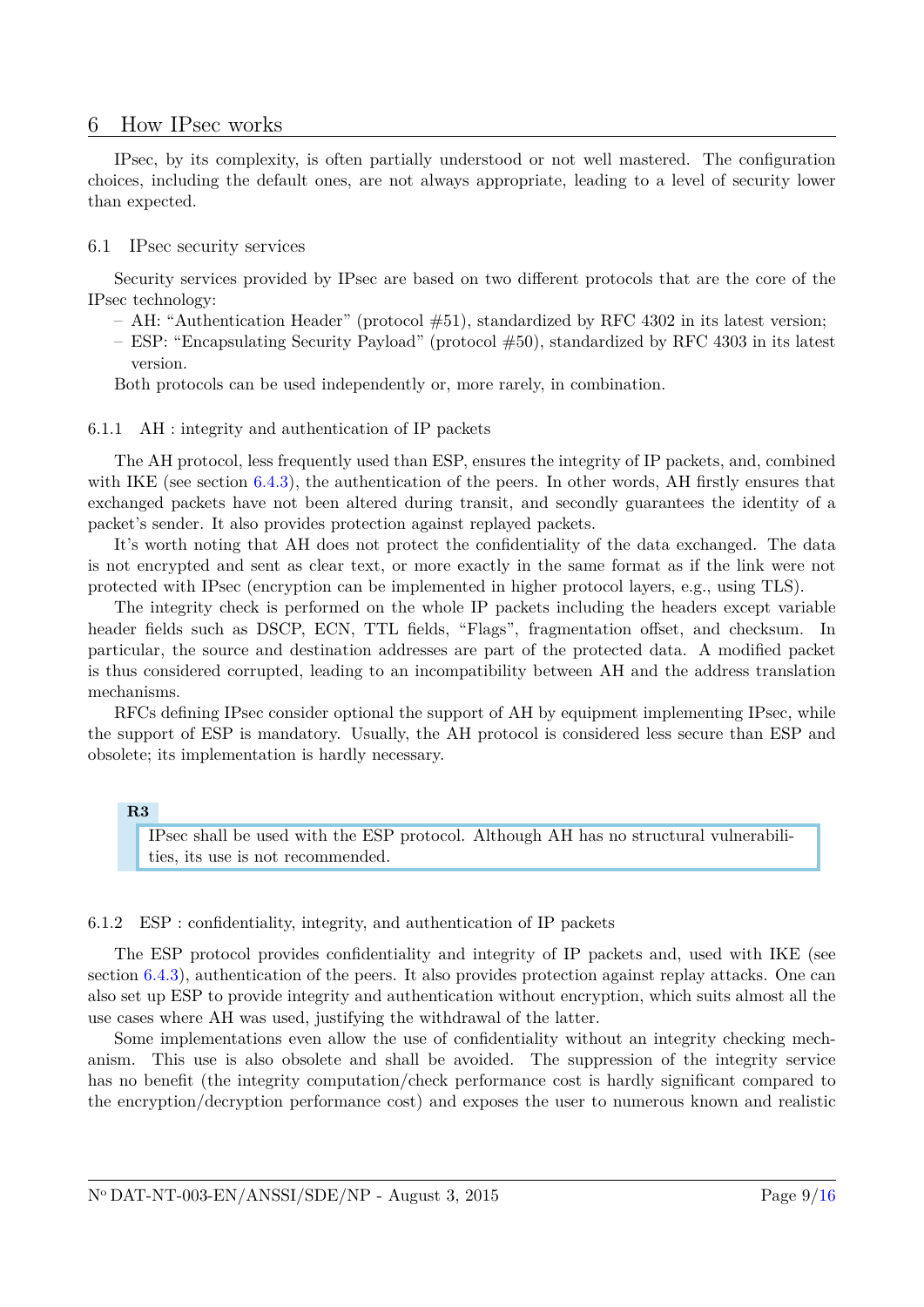attacks.

### **R4**

The ESP privacy service shall never be used without activating the integrity control mechanism.

As opposed to the AH protocol, only the "payload" is protected with the ESP protocol (*i.e.* the contents of the IP packet and not its headers). There is, therefore, no fundamental incompatibility with the address translation mechanisms. However, it is necessary to take a number of measures to ensure interoperability between ESP and address translation mechanisms.

### <span id="page-10-0"></span>6.2 Transport and tunnel modes of operation

Regardless of the choice between AH and ESP, IPsec has two modes of operation called "tunnel mode" and "transport mode". Tunnel mode produces the service expected in most cases.

In transport mode, the data associated with AH or ESP are directly inserted into the original IP packet (*i.e.* the one that would have been sent in the absence of IPsec). The resulting IP packet contains an AH or ESP packet itself containing the initial payload of the packet (e.g., a TCP segment). It may be noted that the initial IP header must be amended: its protocol field should be set to 50 (resp. 51) for ESP (resp. AH) instead of 6 (TCP) or 17 (UDP) for example. The encapsulated protocol, previously present in the original IP header, is now indicated in the added ESP or AH header.



Figure 6: Using ESP in transport mode. ICV stands for "Integrity Check Value", the value used by the integrity checking mechanism



Figure 7: Using AH in transport mode

In tunnel mode, a new IP packet is generated to include the AH or ESP packet containing itself the unchanged original IP packet. In this mode, there are always two IP headers. The outer header is used for routing the packet and the inner header, which can be encrypted when using ESP with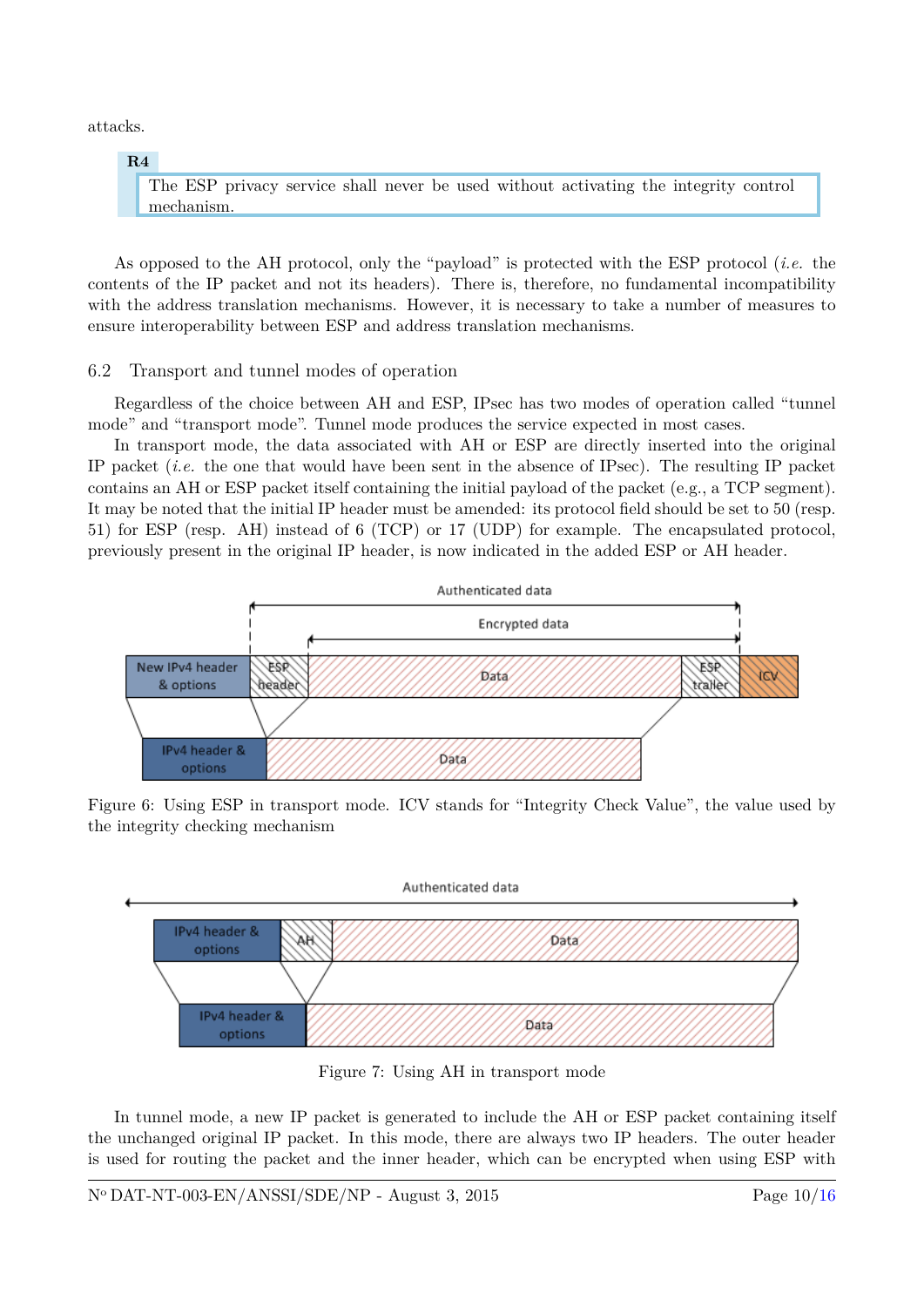the privacy service, is only processed by the recipient (of the outer packet). The inner header will be ignored by the network equipment located between the transmitter and receiver. This provides a "tunnel" through the network, in the same way as protocols such as IPIP (RFC 2003) or GRE (RFC 2784).



Figure 8: Using ESP in tunnel mode. ICV stands for "Integrity Check Value", the value used by the integrity check mechanism



Figure 9: Using AH in tunnel mode. The ICV is included in the "AH" header

Tunnel mode is well suited for remote access to a private network through a public network. It allows hiding the internal addressing plan (often non routable) from the public network. IPsec is used on the public network between the client and a gateway that extracts the inner IP packet and injects it into the private network (and vice versa for the opposite direction of communication).

Naturally, the use of tunnel mode results in larger packets than transport mode for the same payload because of the IP headers duplication. Network resource consumption is, therefore, increased. In particular, care should be taken that the actual MTU of the tunnel is the MTU minus the size of the meta-information added by IPsec link (new IP header, ESP header and trailer, checksum). The size of these meta-data varies depending on the particular cryptographic parameters, but it is common that the "overhead" due to the tunnel is 50 to 100 bytes. In some cases, mechanisms for automatic MTU configuration mismanage the situation. It is, therefore, relatively common, when using IPsec, to manually limit the maximum size of the clear IP packets to ensure that, once encapsulated, they do not reach a size requiring fragmentation.

One should note that, in tunnel mode, the integrity check offered by the AH protocol not only bears on the inner packet but also on the external IP header. This behaviour is of course incompatible with NAT mechanisms where the outside header is modified (see section  $6.5$ ). On the contrary, the ESP integrity check only covers the inner packet and thus allows modifications of the external header.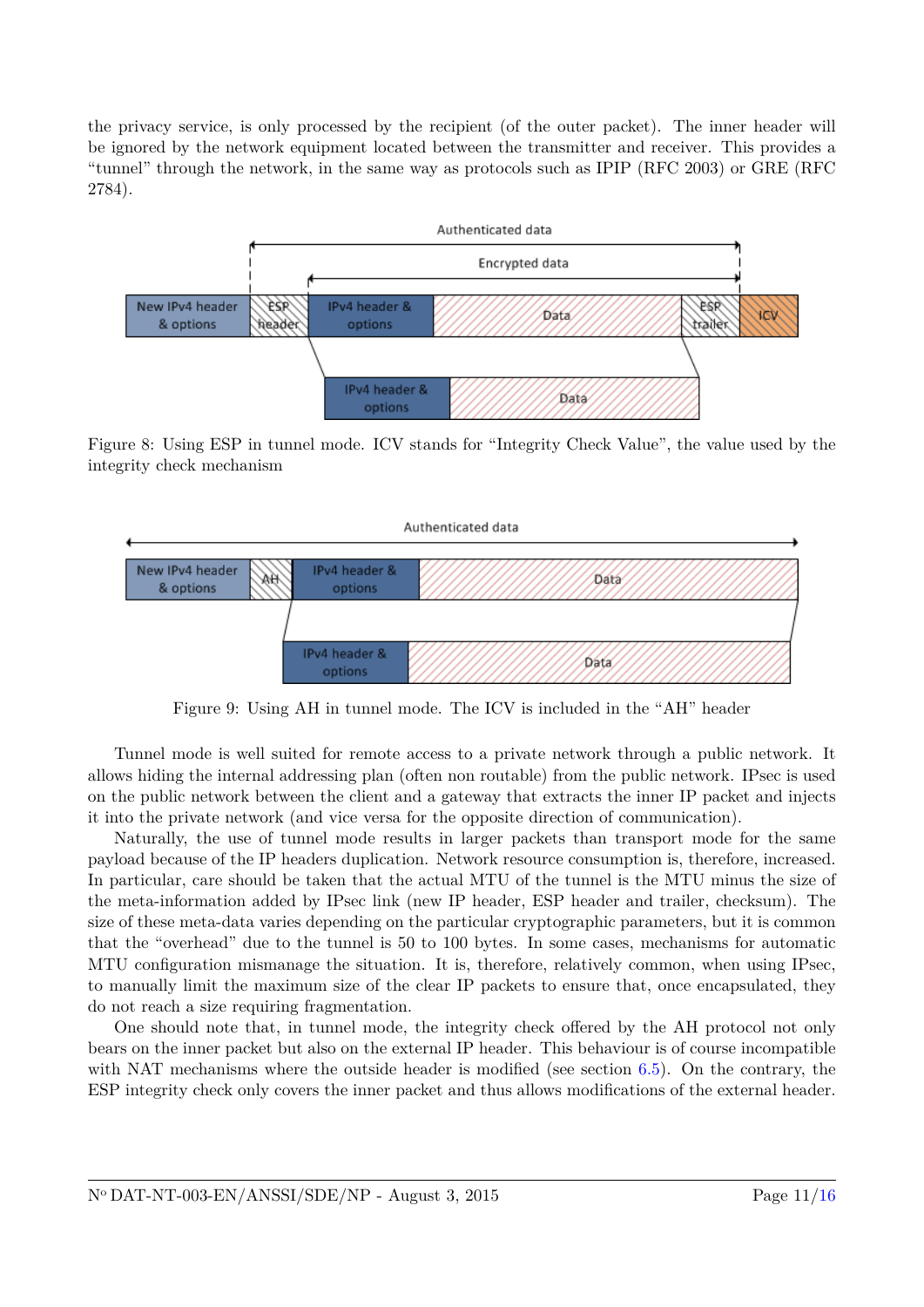### <span id="page-12-0"></span>6.3 Security Policy (SP)

In IPsec, a "Security Policy" (SP) defines an unidirectional link  $5$  and the following parameters:

- mandatory, optional or non-use of IPsec;
- use of tunnel or transport mode;
- use of AH or ESP.

All of the SPs are collected into a "Security Policy Database" (SPD). Much like a firewall, the SPs are intended to specify allowed and banned network streams.

### **R5**

Security Policys allowing "voluntary" or "optional" use of IPsec shall be avoided because security cannot be ensured ("downgrade attack" may apply). When security is required for a given link, "mandatory" use shall be defined

### **R6**

Although no technical limitations exist, asymmetric SPs for a given bidirectional link should not be used in order to provide a uniform security policy between the outbound link and the inbound link.

### <span id="page-12-1"></span>6.4 Establishing an IPsec connection

Cryptographic mechanisms used for integrity protection or confidentiality rely on one or more keys. These elements must be shared by different hosts using IPsec. Two different approaches can be set up: manually setting keys on each peer or using the "Internet Key Exchange" (IKE) mechanism to negotiate these keys on demand.

### <span id="page-12-2"></span>6.4.1 Security Association (SA)

Every unidirectional link is associated with a context called "Security Association" (SA) where the following characteristics reside:

- the source and destination peers;
- the IPsec mode (transport or tunnel) and the protocols (AH or ESP) in use;
- the cryptographic algorithms used;
- the keys associated with these algorithms.

Each SA is associated with a validity period and an unique integer called the "Security Parameter Index" (SPI), identifying the SA within the "Security Association Database" (SAD). The AH and ESP headers consistently indicate the SPI associated with the SA used. The first elements (end peers, mode and protocol) are controlled by the SP in place: a system shall never have SAs violating its SP. Cryptographic parameters (algorithms, key size) can be manually set or negotiated by the IKE protocol (see section [6.4.3\)](#page-13-1). The options are configured by the administrator.

#### **R7**

It is advisable to manually determine the algorithms and key sizes used (see below for choices) and only use IKE for key exchange. If these items cannot be configured, algorithm negotiation should only be allowed on a small subset of algorithms.

<span id="page-12-3"></span><sup>5.</sup> In fact, one distinguishes the A  $\rightarrow$  B link and the B  $\rightarrow$  A link, which may have two different policies.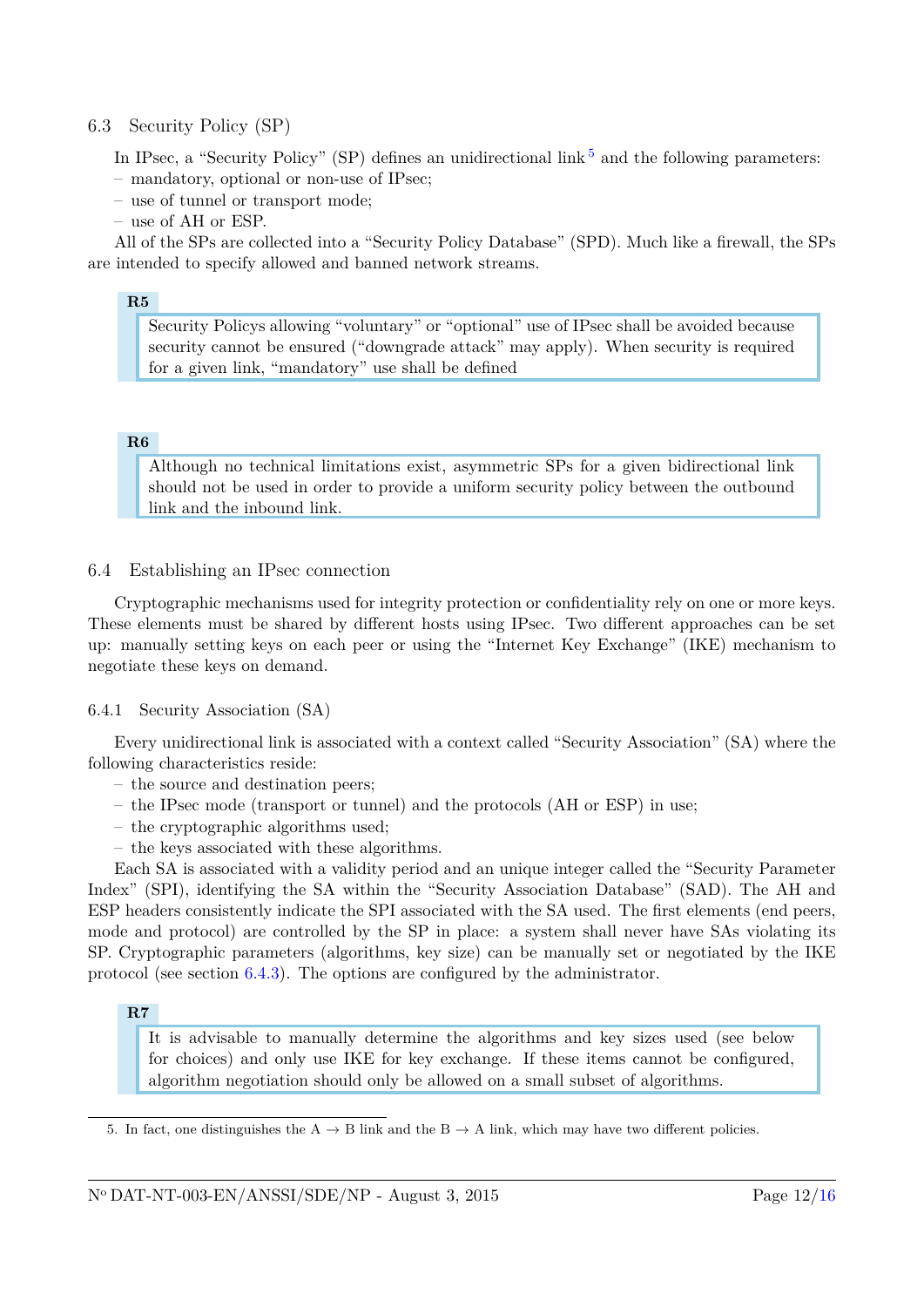Note: in this case, the security of the link is determined by the weakest algorithm among those accepted; it is, therefore, mandatory that all options are consistent with the security policy of the organization.

### <span id="page-13-0"></span>6.4.2 Manual key setting

Algorithms and keys can be manually set on each device. This method is often referred as "Manual keying" and it must not be confused with the "Pre-Shared Key" IKE method of authentication discussed in the next chapter.

Manual keying is strongly discouraged. It requires a meticulous set up, the key being ideally different for each host pair. Moreover, key renewal is in practice hard enough to be consistent both with good cryptographic practices (key wear) and IT Security (crypto period)<sup>[6](#page-13-4)</sup>. In addition, it does not benefit from "Perfect Forward Secrecy" property presented in section [6.6.](#page-15-0) Finally, it does not allow the implementation of cryptographic authentication mechanisms.

Ultimately, manual key setting should be reserved for test procedures, diagnoses, or very specific systems that have been subject to a detailed security analysis, where the key life cycle is especially well managed and where different keys are provided for different streams.

#### <span id="page-13-1"></span>6.4.3 Internet Key Exchange (IKE)

The IKE protocol, currently in version 2 (), allows two IPsec peers to dynamically negotiate the cryptographic algorithms and keys of a SA.

## **R8** Use of IKE version 2 is strongly recommended.

#### <span id="page-13-2"></span>6.4.3.1 A two-phase protocol

IKE is divided into two distinct phases. In a first phase, a secure channel (encrypted and authenticated) is created between the two peers. In a second phase, this channel is used to negotiate the various parameters of the inbound and the outbound SAs.

The first phase also uses cryptographic algorithms, which are not necessarily the same as those defined in the SA. The secure channel parameters negotiated during the initial phase and used to protect the second phase are sometimes referred to as  $ISAKMP SA^7$  $ISAKMP SA^7$ , or even IKE SA, as opposed to IPsec SA which are the SAs negotiated during the second phase and used to protect "useful" traffic.

The first IKE version allowed two different modes for phase 1, called "main mode" and "aggressive mode". The latest requires fewer messages than the first, but it does not hide the identity of the peers to a potential attacker eavesdropping on the network. Phase 2 used the so-called "quick mode". IKE version 2 first phase is similar to IKEv1 main mode, but no longer uses this terminology. However, one can still find products that call the first phase "main mode" and the second phase, "quick mode".

#### <span id="page-13-3"></span>6.4.3.2 Peers authentication

During the first phase, peers authentication can either be done with a shared secret (PSK: "Pre-Shared Key") or with asymmetric cryptography mechanisms, such as RSA. In this latter case, the use

<span id="page-13-4"></span><sup>6.</sup> There is indeed a distinction between the "key wear" describing a mathematical property that weakens the cryptographic system beyond a certain amount of encrypted information and the "crypto period", denoting a key maximum period of use based on organizational considerations aiming at limiting the impact of a data compromise.

<span id="page-13-5"></span><sup>7.</sup> ISAKMP is a "protocol framework" used to define the IKE protocol.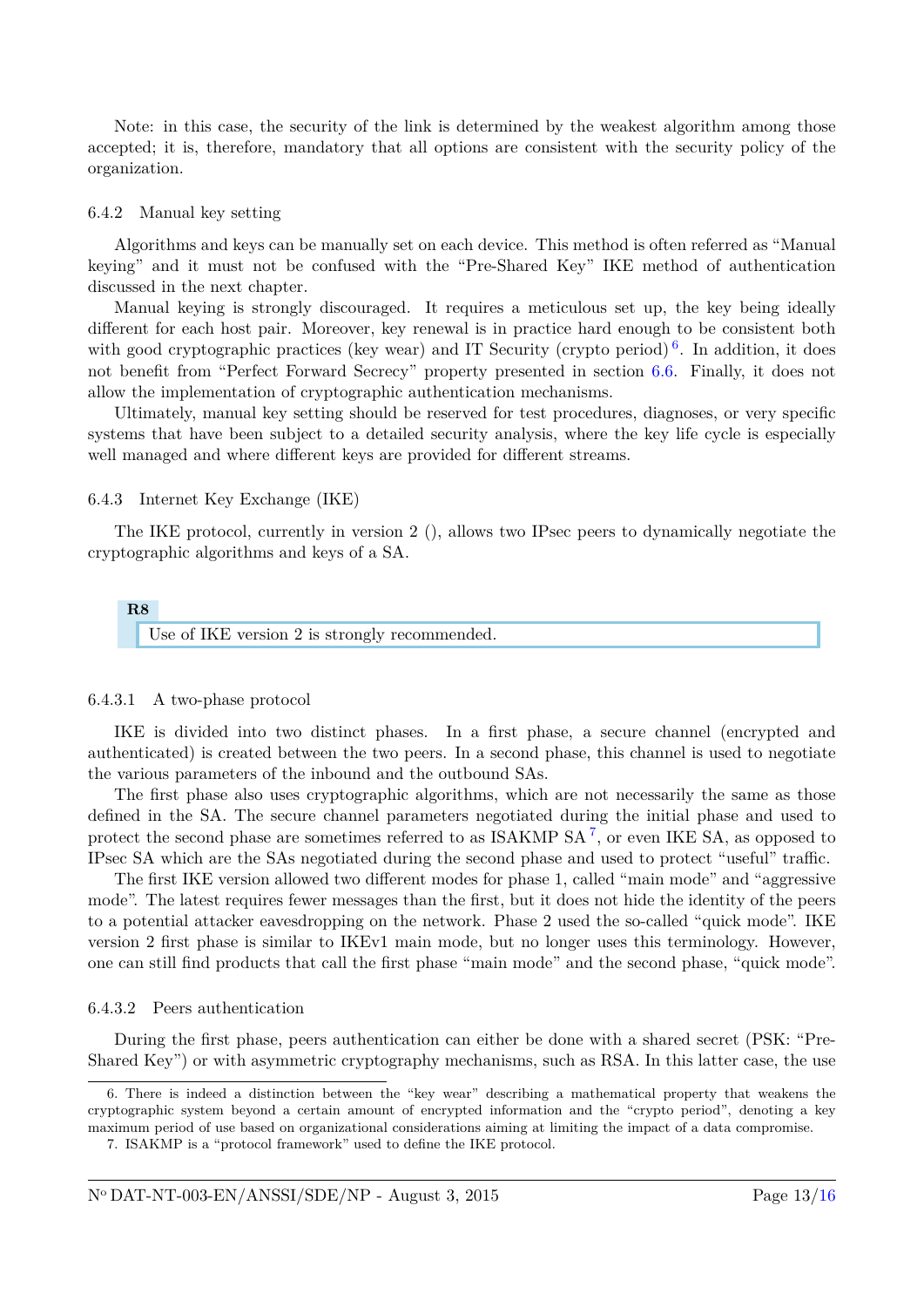of a Public Key Infrastructure (PKI) to certify the public keys of all the participants avoids to deploy them on all hosts.

One should favour the use of a PKI, which drastically simplifies the system administration: adding a new host or revoking a compromised key is easier (no additional intervention on the deployed equipments). In other modes, it can be tricky to react with due diligence to a key compromise, for example, in case of equipment theft.

Usually, PSK mode should be avoided in production systems and confined to testing environments or diagnostic operations. If it were necessary as an exceptional measure, a good general practice for shared secrets is to take care that the entropy is sufficient enough to make a brute force attack difficult. More information on the subject can be found in the RGS published by ANSSI. Less than 100 of bits entropy is currently considered as a risky choice.

#### **R9**

In general, it is strongly discouraged to use manual keying or pre-shared key (PSK) to establish an IPsec link. Mechanisms based on asymmetric cryptography shall be preferred. In particular, PKI based solutions, which allows for rapid revocation of compromised keys, especially in the case where a unit is lost, shall be preferred. Exceptions to this recommendation may only be made after a rigorous security study.

#### <span id="page-14-0"></span>6.4.3.3 SP negotiation

IKE also allows SP negotiation. In most cases, all SP parameters are known in advance and this negotiation is of little interest. However, this mechanism makes sense when mobile devices are involved. In this case, the IP address of the mobile client is not known beforehand: it is assigned by the network hosting the mobile workstation. Adapting this parameter from the SP on the fly is thus very useful.

In cases where such a negotiation mechanism is not necessary, a static configuration is preferable to maintain control of the security policy (if allowed by the equipments). If the SPs are negotiated with IKE, one should ensure through a filtering policy that the system is never in a state where it exchanges data in clear text. In practice, network filtering rules should be set to block all traffic not using IKE, ESP, and (if applicable) protocols such as ICMP, required for network operations.

#### **R10**

Static configuration of the SP will be favoured whenever possible. Otherwise, one shall ensure the absence of communications in clear text through a filtering policy.

#### <span id="page-14-1"></span>6.5 Using IPsec behind NAT

Using an address translation system (NAT) in conjunction with IPsec can lead to several problems. Firstly, AH cannot be used as the integrity check covers the IP headers and it would become invalid when the source or the destination address is changed.

In addition, certain very common NAT mechanisms require the ability to change the TCP or UDP ports. If the protocol transported by IP is ESP, which has no port, such a mechanism will not work. One shall, in this case, use the "NAT-Traversal" (NAT-T) method, which consists in encapsulating the IKE and ESP traffic into UDP datagrams using the default port 4500.

Finally, some non-standard extensions may be incompatible with the use of NAT or require the use of NAT-T even in cases where the change of ports is not necessary.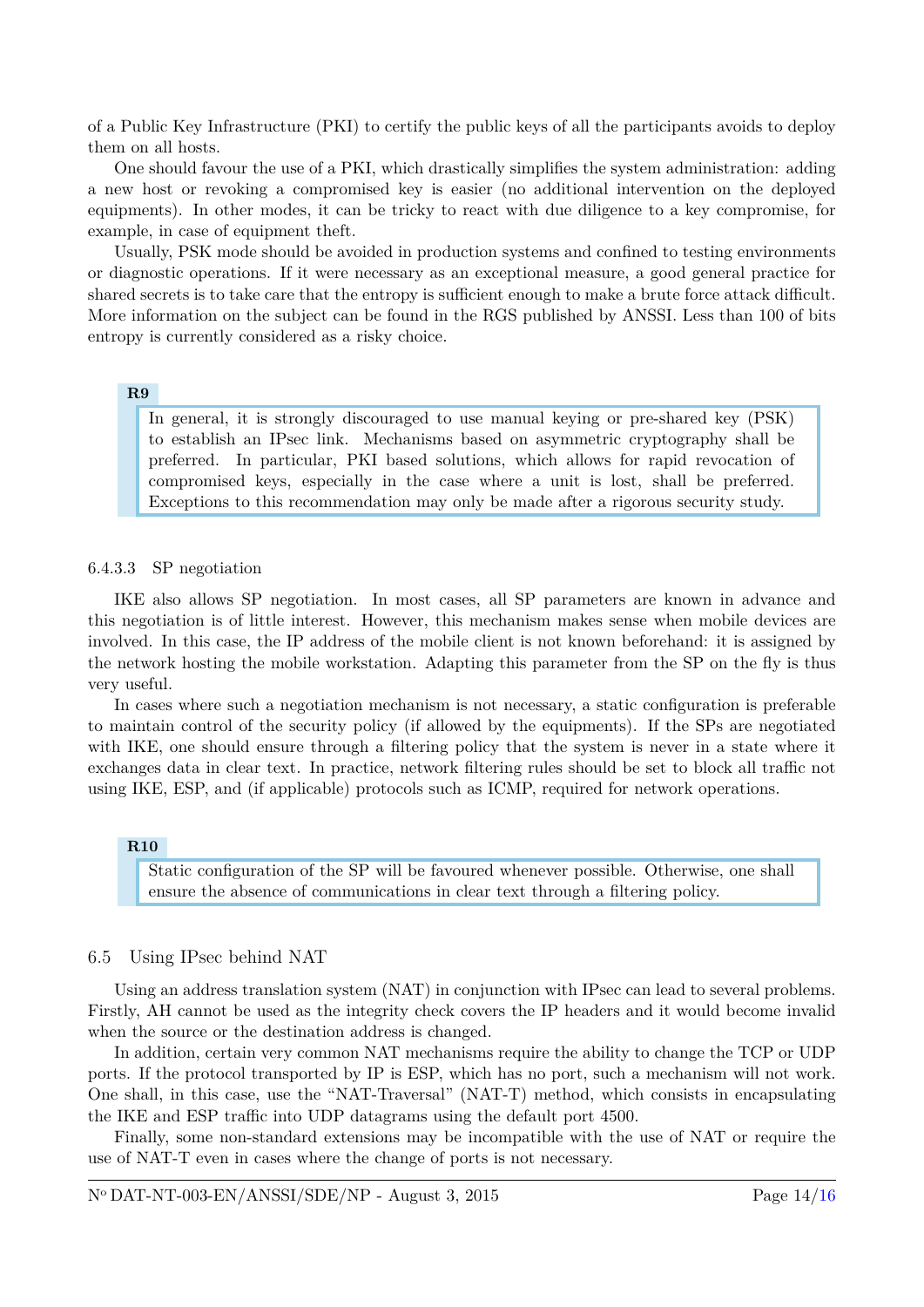# **R11** If NAT is required for a given IPsec link, one shall enable the NAT-Traversal mechanism.

### <span id="page-15-0"></span>6.6 PFS: Perfect forward Secrecy

The PFS (Perfect Forward Secrecy) property is the characteristic of some cryptographic protocols guaranteeing that an attacker who recorded the exchange of data at a given moment and who was able to obtain cryptographic secrets at a later date is not able to decipher those records.

PFS establishes "narrow" time windows in the sense that the impact of a possible attack cannot (under certain assumptions) extend to windows that have already been closed. This is a risk mitigation measure. This property is obtained (for IPsec) by using a key exchange mechanism called "Ephemeral Diffie-Hellman" (EDH) or its elliptic curve variant (ECDHE).

The granularity degree of protection (the time window) is the session time defined during the IKE key exchange. Thus, each key exchange guarantees that previous exchanges are permanently protected even if subsequent secret is compromised. This is, among other things, the reason why a crypto-period both in time and data volume shall be defined.

This property is only available when using IKE; manual keying will never provide such a mechanism. The granularity of this property can be improved on some devices by using a second key exchange in phase 2 (rather than deriving all the keys from those negotiated in phase 1). This exchange will be renewed several times over the lifetime of a SA. This practice has the effect of shortening the "session" mentioned above, by renewing the cryptographic keys more frequently. One can usually associate a time delay and a maximum amount of data exchanged over a SA, the first quota reached causing the keys renewal.

## **R12**

If available, one shall activate the PFS property in IKEv2 second phase (a.k.a "quick mode") using a Diffie-Hellman key exchange or its elliptic curve variant.

### **R13**

It is recommended to force the periodic renewal of the keys, e.g. every hour and every 100 GB of data, in order to limit the impact of a key compromise.

Note: the exact definition of the renewal period (crypto period) is an organizational decision and relies on the risk analysis of a specific deployment.

### <span id="page-15-1"></span>6.7 Parameters selection

The recommended choices of cryptographic algorithms and key lengths are covered in the RGS (appendix B1 "Rules and recommendations for the selection and dimensions of cryptographic mecha- $\mathrm{nisms}^n$  available at  $\mathsf{www.ssi.gouv.fr/rgs)}^8.$  $\mathsf{www.ssi.gouv.fr/rgs)}^8.$  $\mathsf{www.ssi.gouv.fr/rgs)}^8.$  $\mathsf{www.ssi.gouv.fr/rgs)}^8.$  $\mathsf{www.ssi.gouv.fr/rgs)}^8.$ 

### **R14**

It is strongly discouraged to use the MD5 hash function, DES encryption, RSA keys smaller than 2048 bits or ECDSA keys smaller than 200 bits.

<span id="page-15-2"></span><sup>8.</sup> The RGS is a security baseline from the French government which defines security criteria for on-line services of the government, local authorities and public establishments